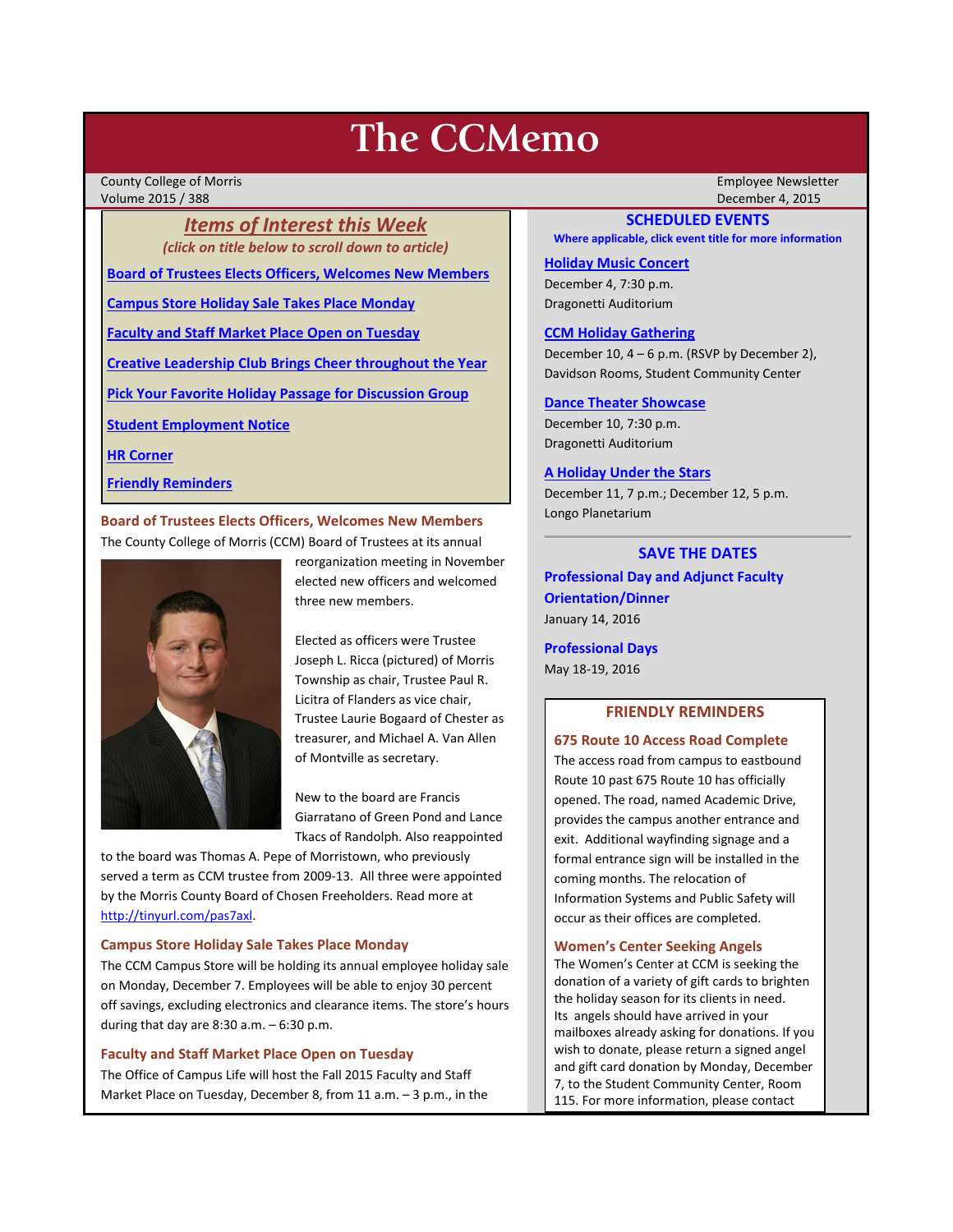Student Community Center lounge. The event provides CCM employees the opportunity to sell their crafts, gifts and wares to fellow faculty and staff, as well as students. Expect to find some festive holiday ornaments, handcrafted gifts, jewelry and more.

#### <span id="page-1-0"></span>**Creative Leadership Club Brings Cheer throughout the Year**



Formed to maintain connections among CCM employees, while serving the local community, the Creative Leadership Club (CLC) once again this year utilized the talents of its members to benefit others.

During the course of 2015, CLC members made hand-painted key-hook plaques for veterans served by Community Hope, along with painted magnets for the agency's other clients. They created raffia ribbon bunnies for residents at Morris View Healthcare Center. And most recently, club members produced whimsical holiday wreaths for families to hang on the doors of their new homes built by Morris Habitat for Humanity. For the college community, the group also fashioned together Christmas gift boxes made of glass blocks for purchase at the CCM Holiday Market. The proceeds from that sale will help to support the group's activities next year.

The CLC was formed in 2012 by participants in the college's Leadership Academy so they could continue to connect with one another and repeat the creative experience of making a practical craft for the clients of a nonprofit agency. Club members meet usually once a month during their lunch time and all employees are welcome to join.

#### <span id="page-1-1"></span>**Pick Your Favorite Holiday Passage for Discussion Group**

The CCM Library Book Group's discussion this month will not be about an assigned work, but rather the favorite holiday passages of attendees. The group will meet on Wednesday, December 16, at 12:30 p.m. in the library conference room. Cookies will be provided and you are welcome to bring your own lunch. Come and read your favorite holiday passage. Is your favorite work "A Christmas Carol," "How the Grinch Stole Christmas," "A Christmas Memory," or another? Those with questions can contact ext. 5278. The club typically meets the last

Tricia Spitnale at ext. 5025.

## **Support the Holiday Card Scholarship**

Each donation to the CCM Holiday Scholarship Card goes directly to the scholarship fund, which is available to fulltime CCM employees or their children for books and fees. In late December, an electronic holiday card will be sent to the entire campus community bearing the names of all donors. There is no need to send your signature, as in years past.

Please consider supporting the holiday card. Send your donation of any amount to Trish McGrath, mail station Henderson Hall, Room 119. Please make checks payable to the CCM Foundation. You can also make your gift online by going t[o www.ccm.edu/donate.](http://www.ccm.edu/donate) On the "Review Your Donation" page, click the "Add special instructions to the seller" line. When the box appears, please type in "Holiday Card."

The deadline for receiving all donations is Friday, December 18. The card will be emailed to the entire CCM community on Monday, December 21. Every donation, no matter how much, is appreciated.



#### **EOF Children's Book Drive**

The CCM Educational Opportunity Fund (EOF) is promoting children's literacy by participating in the Cops N' Kids Children's Book Drive. The drive runs now through Friday, December 18. Employees can donate new or gently used children's books at the EOF office in Cohen Hall, Room 211, and the Campus Life office at the Student Community Center, Room 226. More information can be found a[t http://tinyurl.com/ogjr7cw.](http://tinyurl.com/ogjr7cw)